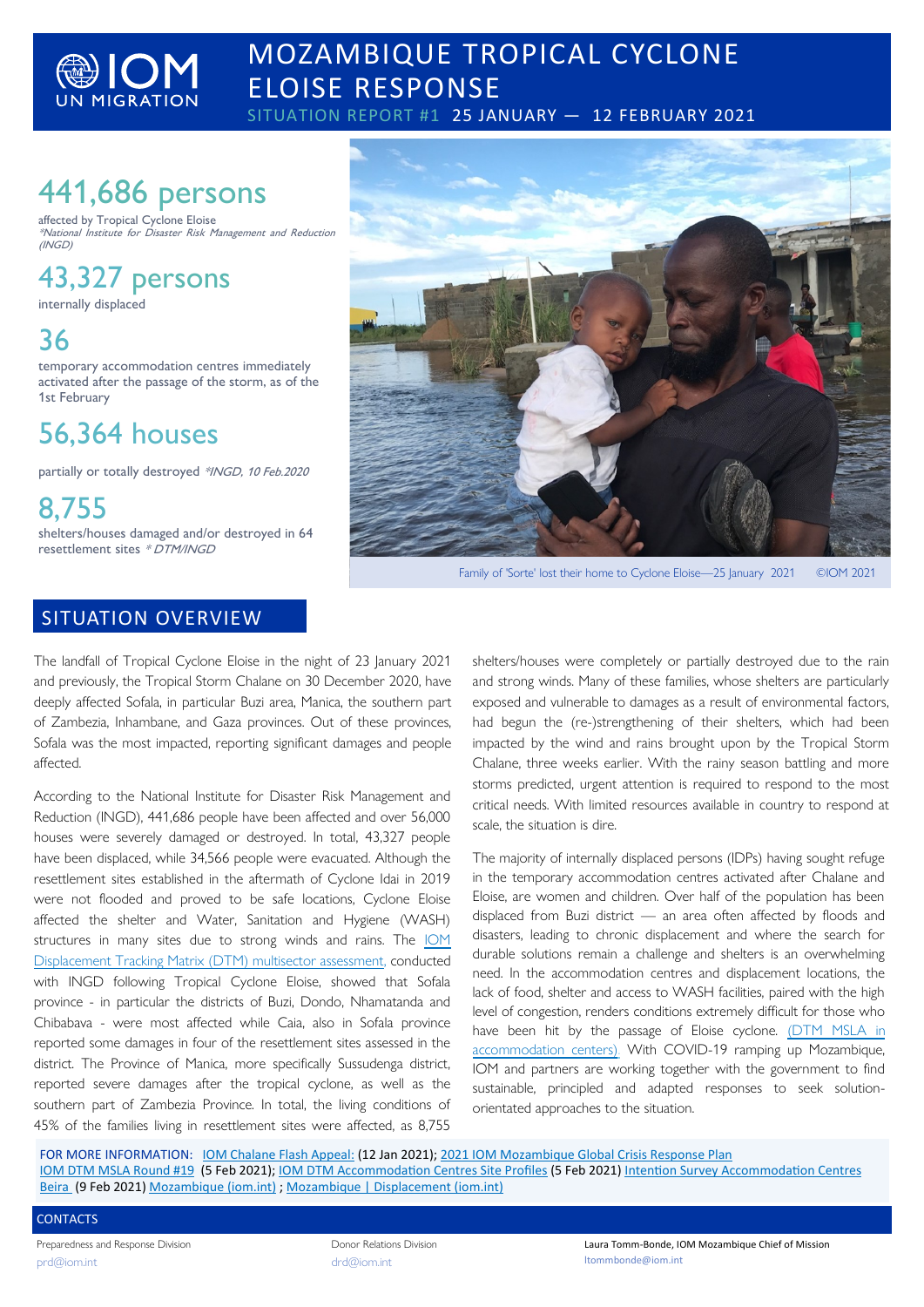

Impact of Tropical Cyclone Eloise on Central Mozambique © IOM DTM, MSLA Round 19: 25-29 January 2021.

IOM leads the CCCM Cluster in Mozambique, providing coordination and technical guidance to partners for operational planning and supporting INGD in conducting rapid assessments. IOM is also supporting the Shelter Cluster, as co-lead with the International Federation of Red Cross and Red Crescent Societies (IFRC) and is promoting and advocating for sustainable solutions to address the extensive challenges faced by displaced populations and host communities in Mozambique.

Out of the total number of people affected, by 1 February, 34,271 displaced people were initially hosted in 36 temporary accommodation centres due to the conditions in their areas of origin, after both Chalane and Eloise storms. Conditions in accommodation centres showed congestion, as well as a lack of COVID-19 preventive measures. To ensure decongestion on sites and support safe, dignified return, the planning for the gradual deactivation of accommodation centers, paired with simultaneous technical assessments of return and relocation areas and in new sites identified for resettlement have started, with Beira city targeted as a first step. Through support from the CCCM Cluster and the local Humanitarian Country Team (HCT), in coordination with all Clusters, inter-agency efforts are made to support the government in principled returns and definition of solution-orientated options for affected populations, supported with intentions surveys, with the objective to inform the process. Further to the immediate humanitarian response required, critical considerations to ensure sustainable approaches are:

- Resilience approach building on lessons learned from Idai Cyclone
- Durable solutions: phased, gradual and principled approaches to displacement management to include mid to long-term planning in the different options identified.
- Disaster risk management, preparedness and investments in

anticipatory actions toward the management early on of disaster-risk induced displacement are critical to continue ensuring solutions orientated approached take place early on.

While all efforts are made to identify solutions, protection concerns are important on the ground. A rapid assessment conducted by IOM's Protection/ Mental Health and Psychosocial Support (MHPSS) team carried out with the district Services for Health, Women and Social Action (SDSMAS) of Buzi, Dondo, Nhamatanda and Sussudenga Districts, found that over 2,300 already vulnerable households already recently hit by tropical storm Chalane were heavily affected by Eloise. Those vulnerable families, such as female and child headed households, elderly and chronically ill living alone or caring for minors, are now living in partially or totally destroyed shelters. In particular, almost half (1,073) of the affected vulnerable households are headed by women. The second most affected group are elderly living alone or caring for minors. This situation exposes families to considerable protection risks in terms of physical safety and security, child protection, among others.

Furthermore, assessments show that the **health** sector in the affected areas is overstretched. A lack of outreach capacities for primary health care services, equipment and medical supplies make adequate response and systematic referrals challenging. Of the resettlement sites assessed, 25 sites do not have access to a health services. Six health centres near sites were also damaged in Buzi, Chibabava, Dondo and Nhamatanda. The situation shows a clear gap in terms of availability of services, both in areas affected by the storms as well as in areas of returns and in temporary accommodation centres, where malaria and acute watery diarrhea (AWD) is being reported. There is an increased level of vulnerability amongst chronically ill patients due to loss of medication and/or personal documents due to loss of their housing and shelter.